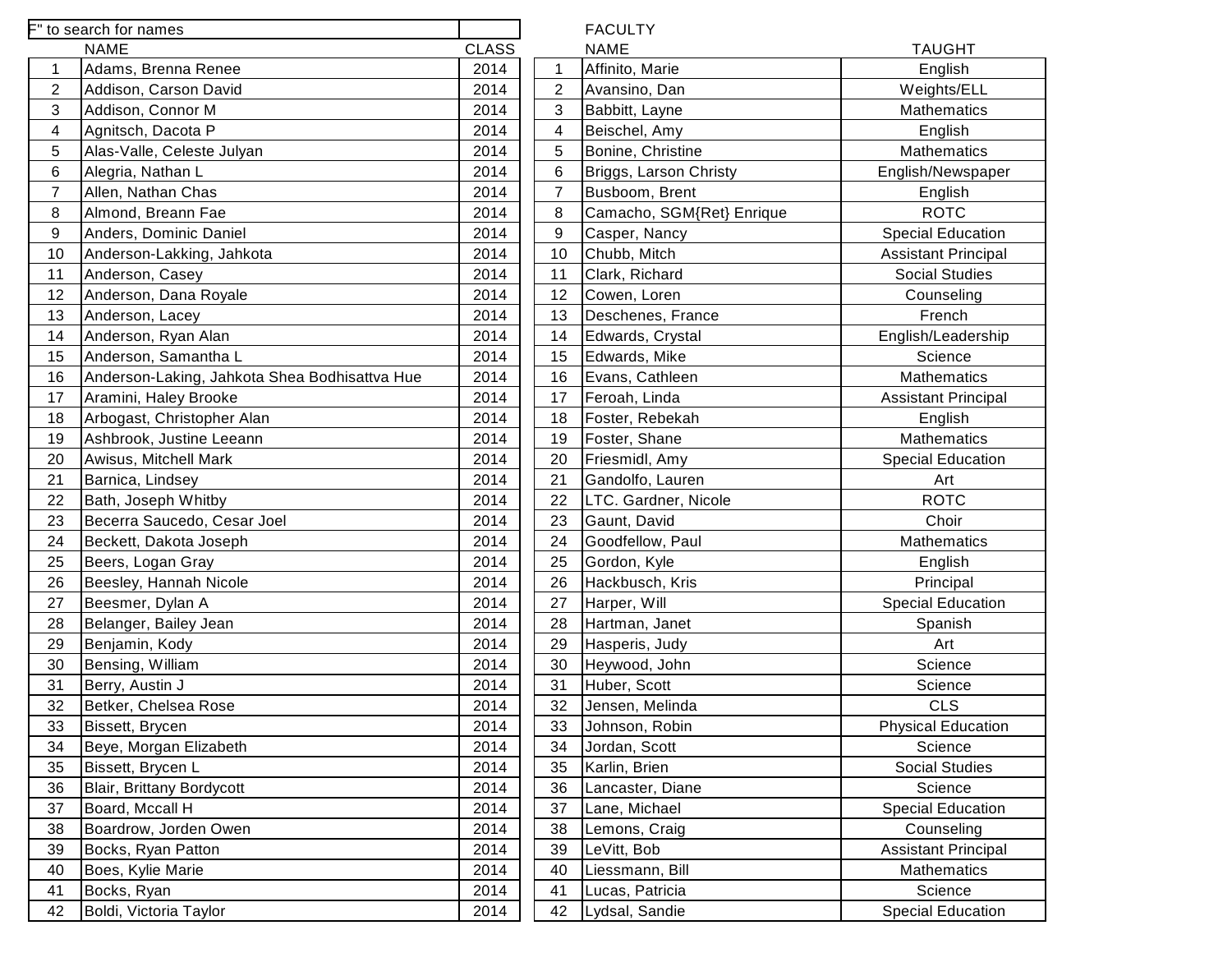| 43 | Bonilla, Karina Linet         | 2014 | 43 | Macaluso, Tomas         | <b>CTE</b>                   |
|----|-------------------------------|------|----|-------------------------|------------------------------|
| 44 | Bowlin, Erica Alyse           | 2014 | 44 | MacKay, Matt            | Tech. Coordinator            |
| 45 | Boyden, Abby Larhe            | 2014 | 45 | Malvino, Sparrow        | English                      |
| 46 | Bradford, Kaitlynn Marie      | 2014 | 46 | Marin, Sue              | <b>Physical Education</b>    |
| 47 | Bradshaw, Patrick J           | 2014 | 47 | Mattick, Jason          | Mathematics                  |
| 48 | Bray, Tevyn                   | 2014 | 48 | McCart, Christopher     | <b>Social Studies</b>        |
| 49 | Brennan, Alec Anne            | 2014 | 49 | McClellan, Brad         | English                      |
| 50 | Brewton, Jaden L              | 2014 | 50 | McKillip, Theresa       | English                      |
| 51 | Brockovich, Emilee Ann        | 2014 | 51 | Meinert, Michael        | Science                      |
| 52 | Brooksbank, Thomas R          | 2014 | 52 | Moberg, Laura           | <b>Social Studies</b>        |
| 53 | Brown, Dejanae J              | 2014 | 53 | Molder, Stephen         | <b>Special Education</b>     |
| 54 | Brunson, Jacob William        | 2014 | 54 | Moore, Molly            | Art                          |
| 55 | Brunson, Jonathon Thomas      | 2014 | 55 | Mortara, Christopher    | <b>Mathematics</b>           |
| 56 | Brustol, Aniana Kai           | 2014 | 56 | Naughton, Brad          | Mathematics                  |
| 57 | Buggs, Jordan K Buggs         | 2014 | 57 | Neace, Hannah           | Drama                        |
| 58 | Busenlehner, Hunter           | 2014 | 58 | Ochs, Matthew           | <b>Social Studies</b>        |
| 59 | Bush, Connor Patrick          | 2014 | 59 | Pace, Jim               | Athletic Director/Soc. Stud. |
| 60 | Cabitac, Rhodalyn             | 2014 | 60 | Pavilionis, Phil        | Sports Med/Plato             |
| 61 | Cabrera, Daisy                | 2014 | 61 | Peel, Amy               | Science                      |
| 62 | Colter Caldwell, Tearalyn     | 2014 | 62 | Phillips, Natividad     | Spanish                      |
| 63 | Calvillo Mason, Ania Victoria | 2014 | 63 | Porter, Valerie         | Science                      |
| 64 | Cameron, Spencer Wynn         | 2014 | 64 | Potter, Mike            | <b>Mathematics</b>           |
| 65 | Campbell, Kylie Ann           | 2014 | 65 | Powers, Keri            | Mathematics                  |
| 66 | Campbell, Shannon Taylor      | 2014 | 66 | Quinlan, Diana          | <b>CTE</b>                   |
| 67 | Campos, Daniel Jose           | 2014 | 67 | Rillon, SGM{Ret} Ronald | <b>ROTC</b>                  |
| 68 | Caraway, Chelsey Larae        | 2014 | 68 | Rodriguez Maples, Sue   | Counselor                    |
| 69 | Carney, Bryce Allen           | 2014 | 69 | Ross, David             | Social Studies               |
| 70 | Carter, Benjamin              | 2014 | 70 | Schouweiler, Peter      | <b>Social Studies</b>        |
| 71 | Casazza, Matthew R            | 2014 | 71 | Scichilone, Traci       | <b>CTE</b>                   |
| 72 | Castillo Trujillo, Adam       | 2014 | 72 | Sellers, Joe            | PE/Weights                   |
| 73 | Cauley, Sullivan Troy         | 2014 | 73 | Shoolroy, Aaron         | Science                      |
| 74 | Cavallo, Raymond Cole         | 2014 | 74 | Shoolroy, Theresa       | Counselor                    |
| 75 | Chan, Ashley Jennifer         | 2014 | 75 | Spalka, Monica          | Health                       |
| 76 | Chavez, Gabriela Jasmin       | 2014 | 76 | Spencer, Judy           | <b>Social Studies</b>        |
| 77 | Cheng, Morgan Krystal         | 2014 | 77 | Stone, Jamie            | English                      |
| 78 | Cibula, Nicholas Marvin       | 2014 | 78 | Stone, Rob              | English                      |
| 79 | Clark, Jacob Robert           | 2014 | 79 | Tomac, Jeff             | Counseling                   |
| 80 | Clark, Mikayla                | 2014 | 80 | Vanderpool, Jennifer    | Spanish                      |
| 81 | Clark, Zachary Raymond        | 2014 | 81 | Waddell, C.J.           | Dean                         |
| 82 | Colburn, Gabrielle Lin        | 2014 | 82 | Walsh, Liz              | English/Yearbook             |
| 83 | Coleman, Bayleigh Celine      | 2014 | 83 | Whiteley, Barbara       | Library                      |
| 84 | Coleman, Daniel Francis       | 2014 | 84 | Willis, Gerry           | Orchestra                    |
| 85 | Comba, Austin Markus          | 2014 | 85 | Wood, Tim               | <b>Band</b>                  |
| 86 | Contreras, Alexander Fernando | 2014 | 86 | Worthen, Bryon          | Mathematics                  |
|    |                               |      |    |                         |                              |

| 43 | Macaluso, Tomas         | CTE                          |
|----|-------------------------|------------------------------|
| 44 | MacKay, Matt            | Tech. Coordinator            |
| 45 | Malvino, Sparrow        | English                      |
| 46 | Marin, Sue              | <b>Physical Education</b>    |
| 47 | Mattick, Jason          | <b>Mathematics</b>           |
| 48 | McCart, Christopher     | <b>Social Studies</b>        |
| 49 | McClellan, Brad         | English                      |
| 50 | McKillip, Theresa       | English                      |
| 51 | Meinert, Michael        | Science                      |
| 52 | Moberg, Laura           | <b>Social Studies</b>        |
| 53 | Molder, Stephen         | <b>Special Education</b>     |
| 54 | Moore, Molly            | Art                          |
| 55 | Mortara, Christopher    | <b>Mathematics</b>           |
| 56 | Naughton, Brad          | Mathematics                  |
| 57 | Neace, Hannah           | Drama                        |
| 58 | Ochs, Matthew           | <b>Social Studies</b>        |
| 59 | Pace, Jim               | Athletic Director/Soc. Stud. |
| 60 | Pavilionis, Phil        | Sports Med/Plato             |
| 61 | Peel, Amy               | Science                      |
| 62 | Phillips, Natividad     | Spanish                      |
| 63 | Porter, Valerie         | Science                      |
| 64 | Potter, Mike            | <b>Mathematics</b>           |
| 65 | Powers, Keri            | <b>Mathematics</b>           |
| 66 | Quinlan, Diana          | <b>CTE</b>                   |
| 67 | Rillon, SGM{Ret} Ronald | <b>ROTC</b>                  |
| 68 | Rodriguez Maples, Sue   | Counselor                    |
| 69 | Ross, David             | <b>Social Studies</b>        |
| 70 | Schouweiler, Peter      | <b>Social Studies</b>        |
| 71 | Scichilone, Traci       | <b>CTE</b>                   |
| 72 | Sellers, Joe            | PE/Weights                   |
| 73 | Shoolroy, Aaron         | Science                      |
| 74 | Shoolroy, Theresa       | Counselor                    |
| 75 | Spalka, Monica          | Health                       |
| 76 | Spencer, Judy           | <b>Social Studies</b>        |
| 77 | Stone, Jamie            | English                      |
| 78 | Stone, Rob              | English                      |
| 79 | Tomac, Jeff             | Counseling                   |
| 80 | Vanderpool, Jennifer    | Spanish                      |
| 81 | Waddell, C.J.           | Dean                         |
| 82 | Walsh, Liz              | English/Yearbook             |
| 83 | Whiteley, Barbara       | Library                      |
| 84 | Willis, Gerry           | Orchestra                    |
| 85 | Wood, Tim               | <b>Band</b>                  |
| 86 | Worthen, Bryon          | <b>Mathematics</b>           |
|    |                         |                              |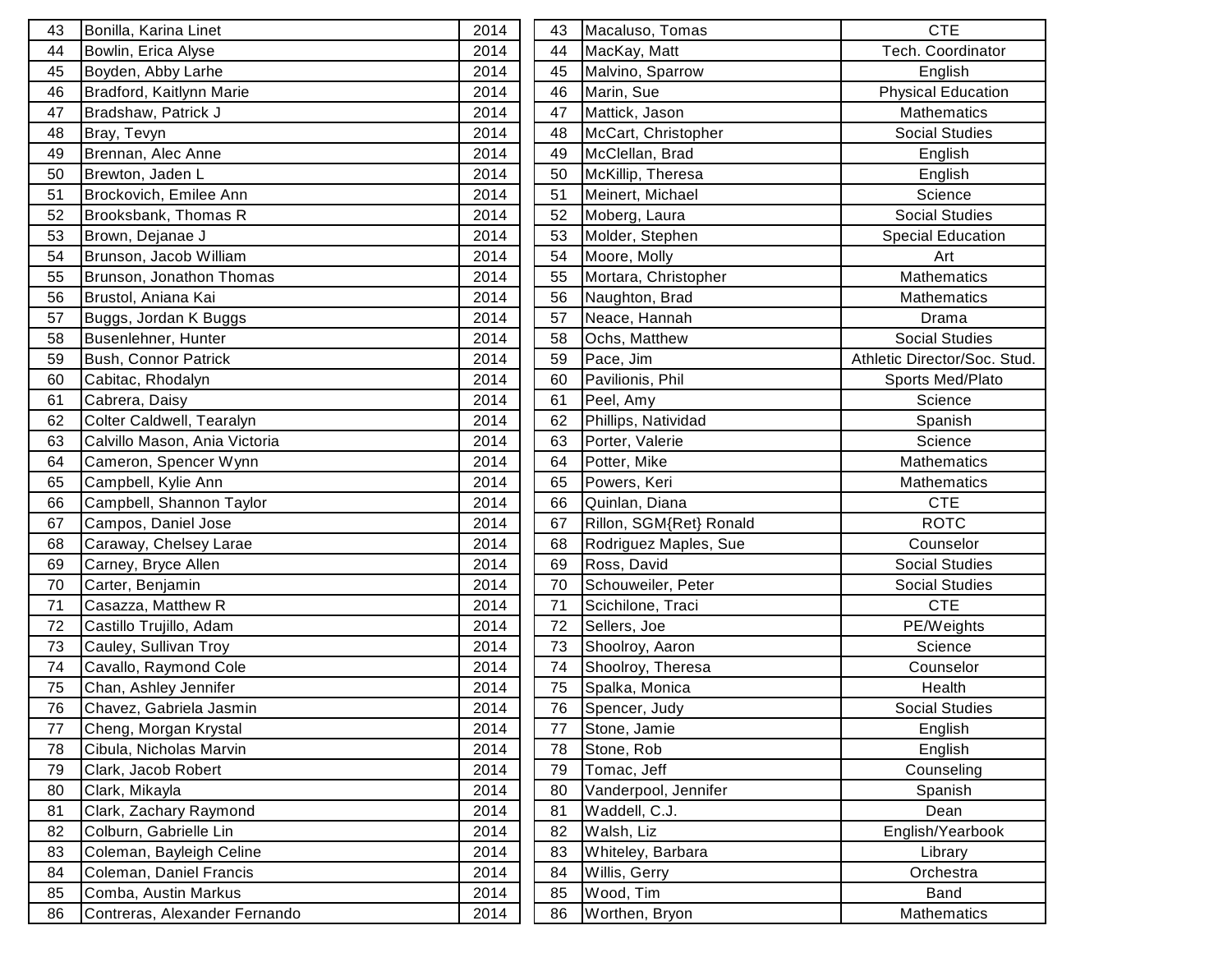| 87         | Coons, Brandon Jason               | 2014 |
|------------|------------------------------------|------|
| 88         | Corado, Sarah Precilla             | 2014 |
| 89         | Cordisco, Alexander Lane           | 2014 |
| 90         | Cornell, Dylan                     | 2014 |
| 91         | Cronin, Jacob Richard              | 2014 |
| 92         | Crump, Jessica Lena Nicole         | 2014 |
| 93         | Cuarisma, Jacob Kalei              | 2014 |
| 94         | Cullen, Trevor James               | 2014 |
| 95         | Cushman, Cody                      | 2014 |
| 96         | Dahan, Joshua Raphael              | 2014 |
| 97         | Davis, Ashleigh Nicole             | 2014 |
| 98         | Davis, Kaley Rae                   | 2014 |
| 99         | Deangeli, Claire Gilbert           | 2014 |
| 100        | Delano, Schyler K                  | 2014 |
| 101        | Delgado, Ana Lilia                 | 2014 |
| 102        | Denardo, Amy Jane                  | 2014 |
| 103        | Devore, Naomi Leeann               | 2014 |
| 104        | DeFrancesco, Jonathan              | 2014 |
| 105        | Dogoldogol, Stephen Roy Sobredilla | 2014 |
| 106        | Dornberger, Brett                  | 2014 |
| 107        | Duke, Zachary Michael              | 2014 |
| 108        | Dunn Clark, Joseph Turner          | 2014 |
| 109        | Duron, Jorge A                     | 2014 |
| 110        | Duseigner, Taua                    | 2014 |
| 111        | Dziminski, Alyssa Fay              | 2014 |
| 112        | Eagan, Milana Dawn Eagan           | 2014 |
| 113        | Earl, Teela Marie                  | 2014 |
| 114        | Eckert, Madison Claire             | 2014 |
| 115        | Eykelbosh, Adrienne Marina         | 2014 |
| 116        | Fascio, Blake Severyn              | 2014 |
| 117        | Faulstich, Samantha Devon          | 2014 |
| 118        | Feroah, Taran A                    | 2014 |
| 119        | Fisher, Alexis A                   | 2014 |
| 120        | Fisher, Jordan Mckenna             | 2014 |
| 121        | Fisher, Katherine Elizabeth        | 2014 |
| 122        | Fletes, Estefany                   | 2014 |
| 123        | Fofana, Alexander                  | 2014 |
| 124        | Foote, Erica Leigh                 | 2014 |
| <u>125</u> |                                    |      |
|            | Forsell, Autumn L                  | 2014 |
| 126        | Frisch, Jacob Richard              | 2014 |
| 127        | Frook, Aubrey John                 | 2014 |
| 128        | Fuller, Jacob Michael              | 2014 |
| <u>129</u> | Fuqua, Kira D'Anna                 | 2014 |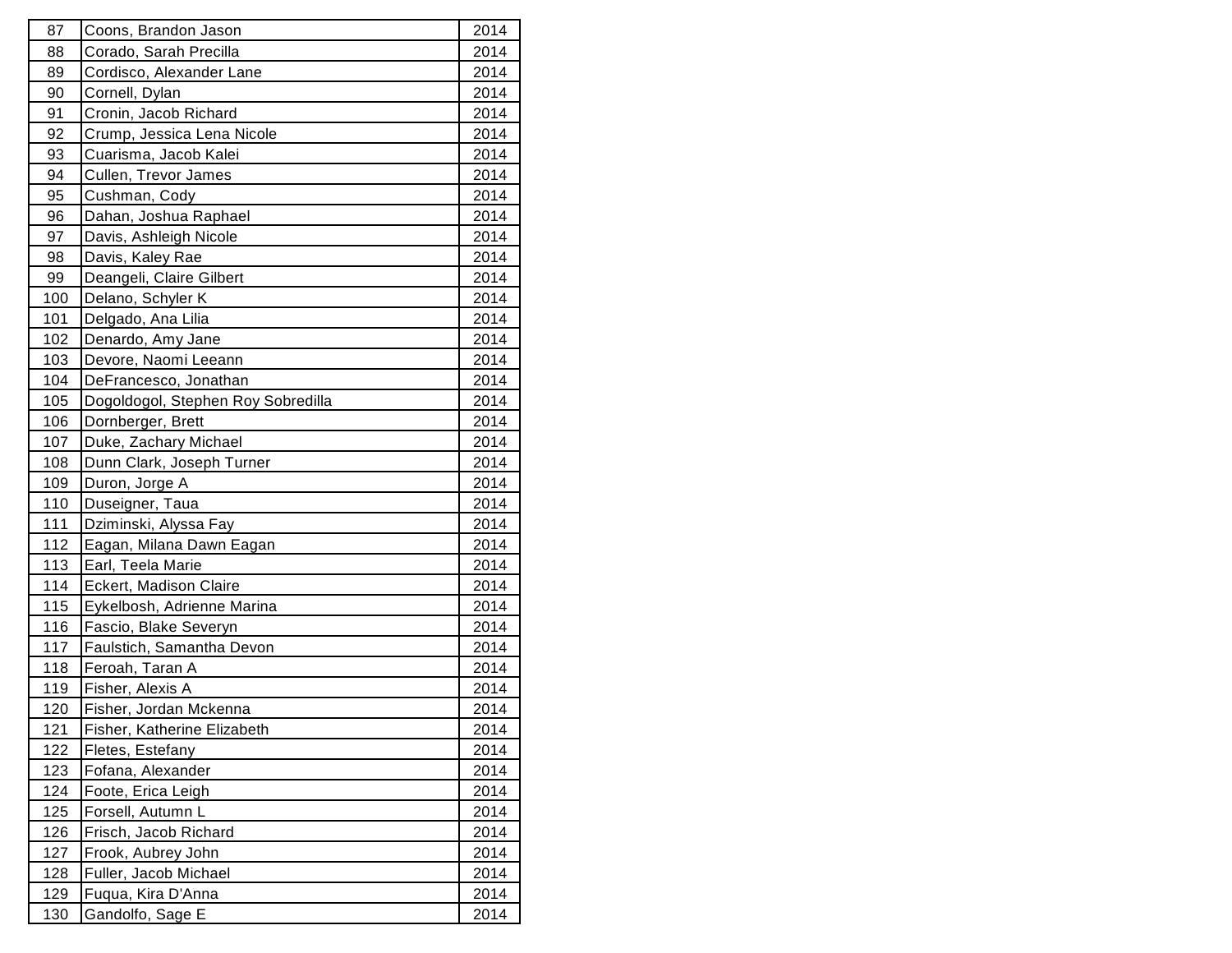| 131        | Gardner, Katie Padide       | 2014 |
|------------|-----------------------------|------|
| 132        | Geyer, Aleana Danieller     | 2014 |
| 133        | Gezelin, Justin S           | 2014 |
| 134        | Gholdoian, Nicholas Ara     | 2014 |
| 135        | Glogovac, Jack              | 2014 |
| 136        | Gomo, Abigail Marie         | 2014 |
| 137        | Gonzalez, Alan R            | 2014 |
| 138        | Gonzalez Perez, Rosa        | 2014 |
| 139        | Gonzalez, Yarmin            | 2014 |
| 140        | Gordon, Julianna Jane       | 2014 |
| 141        | Gotera, Michael             | 2014 |
| 142        | Graybar, Oliver James       | 2014 |
| 143        | Greiner, Rachel Elise       | 2014 |
| 144        | Guardado Becerra, Daniel    | 2014 |
| 145        | Gupta, Ariel Meron          | 2014 |
| 146        | Gutierrez, Jocelyn          | 2014 |
| 147        | Hald, Rachel Elizabeth      | 2014 |
| 148        | Halki, John Lucas           | 2014 |
| 149        | Hall, Grayson John          | 2014 |
| 150        | Hamlin, Kristina Teresa     | 2014 |
| 151        | Hamon, Grant                | 2014 |
| 152        | Haque, Ishrat               | 2014 |
| 153        | Hara, Natalie A             | 2014 |
| 154        | Harrison, Christina Nicole  | 2014 |
| 155        | Harvey, David Michael       | 2014 |
| 156        | Harvey, Steven Joseph       | 2014 |
| 157        | Hawkins, Kaelyn Marie       | 2014 |
| 158        | Higareda, Carolina          | 2014 |
| 159        | Hicks, Isabella             | 2014 |
| 160        | Higareda, Carolina          | 2014 |
| 161        | Hill, Haydon James          | 2014 |
| 162        | Hillson, Kurt Warren        | 2014 |
| 163        | Holt, Nakaylah Christine    | 2014 |
| 164        | Holtorf, Megan Elizabeth    | 2014 |
| 165        | Hughes, Morgan Andrew       | 2014 |
| 166        | Hullender, Sarah Briann     | 2014 |
| 167        | Huntley, Hannah Lizabeth    | 2014 |
| 168        | Huntley, Stephanie Grantina | 2014 |
| <u>169</u> | Ignacio, Sheri Lynn         | 2014 |
| 170        | Jackson, Isabella Megan     | 2014 |
| 171        | Jahn, Corbett A             | 2014 |
| 172        | Jamieson, Jennifer Ruth     | 2014 |
| 173        | Jamieson, Jessica Lei Nani  | 2014 |
| 174        | Jamieson, William Blake     | 2014 |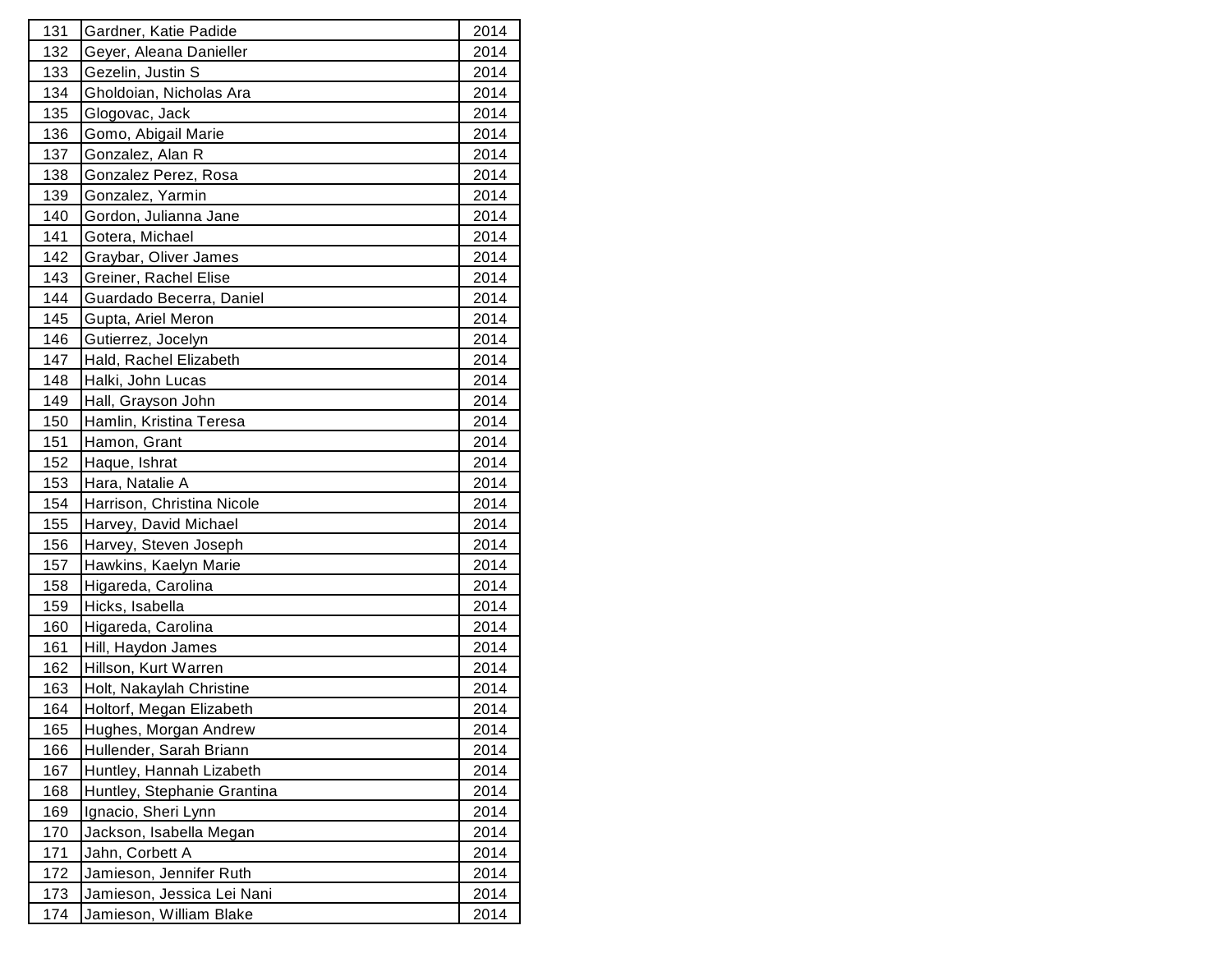| 175        | Jardon, Quintin Lane              | 2014 |
|------------|-----------------------------------|------|
| 176        | Johnson, Jack W                   | 2014 |
| 177        | Jones, Raychael Elizabeth Shirley | 2014 |
| 178        | Jordan, Jeffery Scott             | 2014 |
| 179        | Josephson, Daniel Eric            | 2014 |
| 180        | Junghanns, Austin Michael         | 2014 |
| 181        | Kahl, Devin Anthony               | 2014 |
| 182        | Karcher, Christiana Barbara       | 2014 |
| 183        | Kazarian, Tyler David             | 2014 |
| 184        | Kelley, Jack Albert               | 2014 |
| 185        | Kerr, Nathan Jerome               | 2014 |
| 186        | Khorshidi, Nicholas B             | 2014 |
| 187        | Knobel, Clark Charles             | 2014 |
| 188        | Kunder, Spencer Evan              | 2014 |
| 189        | Lamson, Hannah Geneva             | 2014 |
| 190        | Lance, Bryson Charles             | 2014 |
| 191        | Hernandez, Norma Lara             | 2014 |
| 192        | Hernandez, Guadalupe Lara         | 2014 |
| 193        | Laughton, Lauren Elizabeth        | 2014 |
| 194        | Laughton, Taylor Christine        | 2014 |
| 195        | Lawlor IV, Thomas Patrick         | 2014 |
| 196        | Leahey, Anna Corinne              | 2014 |
| 197        | Leblanc, Gabrielle                | 2014 |
| 198        | Lewis, Brint Edward               | 2014 |
| 199        | Li, Hanao                         | 2014 |
| 200        | Lienhardt, Gavin Scott            | 2014 |
| 201        | Lim, Jason Kai Ging               | 2014 |
| 202        | Lindop, Emily Dwight              | 2014 |
| 203        | Liou, Jeanette Z                  | 2014 |
| 204        | Lira, Alma Stefanie               | 2014 |
| 205        | Lopez, Gerardo N                  | 2014 |
| 206        | Lowe, Kaitlyn Breann              | 2014 |
| 207        | Lowe, Marina Mattingly            | 2014 |
| 208        | Lowe, Nathan T                    | 2014 |
| 209        | Lowe, Rachel R                    | 2014 |
| 210        | Lundemo, Jamison Leigh            | 2014 |
| 211        | Tania L Y, Tania L Y              | 2014 |
| 212        | Madrigal, Staci Brianna           | 2014 |
| 213        | Mahaffey, Kyle Patrick            | 2014 |
| 214        | Mankel, Anielka Marie             | 2014 |
| 215        | Mars, Kai Jackson                 | 2014 |
| 216        | Marshall, Anna Aurelia            | 2014 |
| 217        | Martin, Sayde Bernice             | 2014 |
| <u>218</u> | Martindale, Alison Frances Esther | 2014 |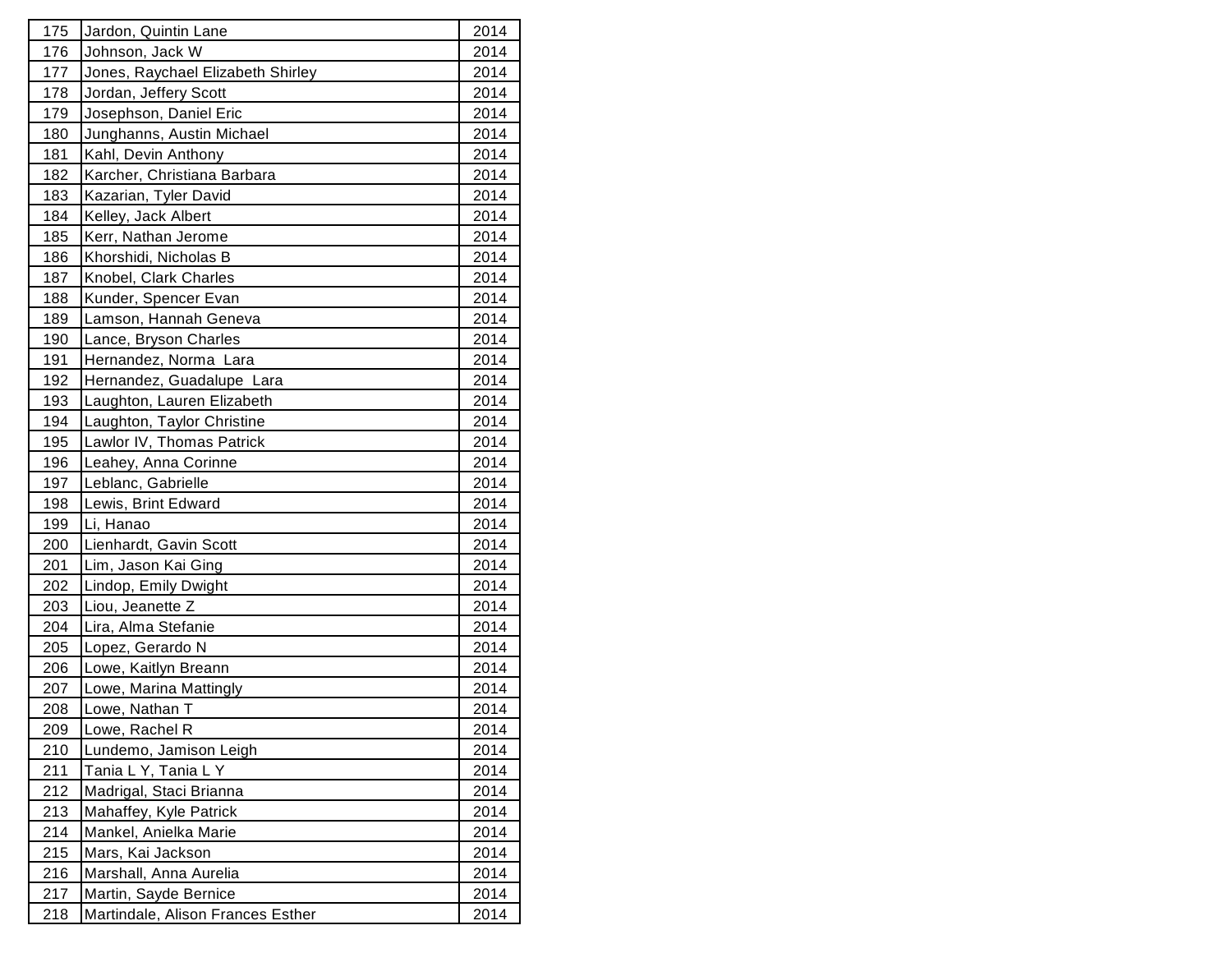| 219 | Martinez, Angelina                | 2014 |
|-----|-----------------------------------|------|
| 220 | Martinez, Austin                  | 2014 |
| 221 | Mason, Terence Joseph             | 2014 |
| 222 | Mastick, lan J                    | 2014 |
| 223 | Mazelin, Treyben Elyas            | 2014 |
| 224 | McCabe, Audrey Marie              | 2014 |
| 225 | McClellan, Tanner Shull           | 2014 |
| 226 | McEntire, Samuel                  | 2014 |
| 227 | McGwire, Morgan Danielle          | 2014 |
| 228 | McKenzie, Justin Philip           | 2014 |
| 229 | McKimmy, Gunnar J                 | 2014 |
| 230 | McMurtry, Alese Seren Bonetta     | 2014 |
| 231 | Mendelsohn, John Patrick          | 2014 |
| 232 | Messick, Brittany Anne            | 2014 |
| 233 | Miguel, Samantha Marie            | 2014 |
| 234 | Monroe, Devin                     | 2014 |
| 235 | Monson, Victor Charles            | 2014 |
| 236 | Montgomery, Alexandra             | 2014 |
| 237 | Moosmuller, Cedar Martin          | 2014 |
| 238 | Morales, Mateya L                 | 2014 |
| 239 | Morehouse, Lydia Lascy            | 2014 |
| 240 | Moreno Lopez, Anissa              | 2014 |
| 241 | Moreno, Michael Anthony           | 2014 |
| 242 | Morgan, Austin Michael            | 2014 |
| 243 | Murdock, Brigitte                 | 2014 |
| 244 | Murphy, Melanie Blanche           | 2014 |
| 245 | Nadia, Sanjida Ara                | 2014 |
| 246 | Najima, Mason Haruo               | 2014 |
| 247 | Nakagawa, Kamalei Leinaala        | 2014 |
| 248 | Ng, Henry Ly                      | 2014 |
| 249 | Ngo, Thoann Ngoc                  | 2014 |
| 250 | Nicholas, Daesha                  | 2014 |
| 251 | Nork, Riley E                     | 2014 |
| 252 | Oneill, Brooke Ashton             | 2014 |
| 253 | Osgood, Christopher Whitney       | 2014 |
| 254 | Page, Jordan Ashlee               | 2014 |
| 255 | Paquette, Brian Kenneth           | 2014 |
| 256 | Parker, Jessica                   | 2014 |
| 257 | Parra Figueroa, Kimberly Michelle | 2014 |
| 258 | Partida, Fabian R                 | 2014 |
| 259 | Pascual, Rodney                   | 2014 |
| 260 | Pavelea, Alex                     | 2014 |
| 261 | Pavia, Alexander Manuel           | 2014 |
| 262 | Pease, Kaio Ds                    | 2014 |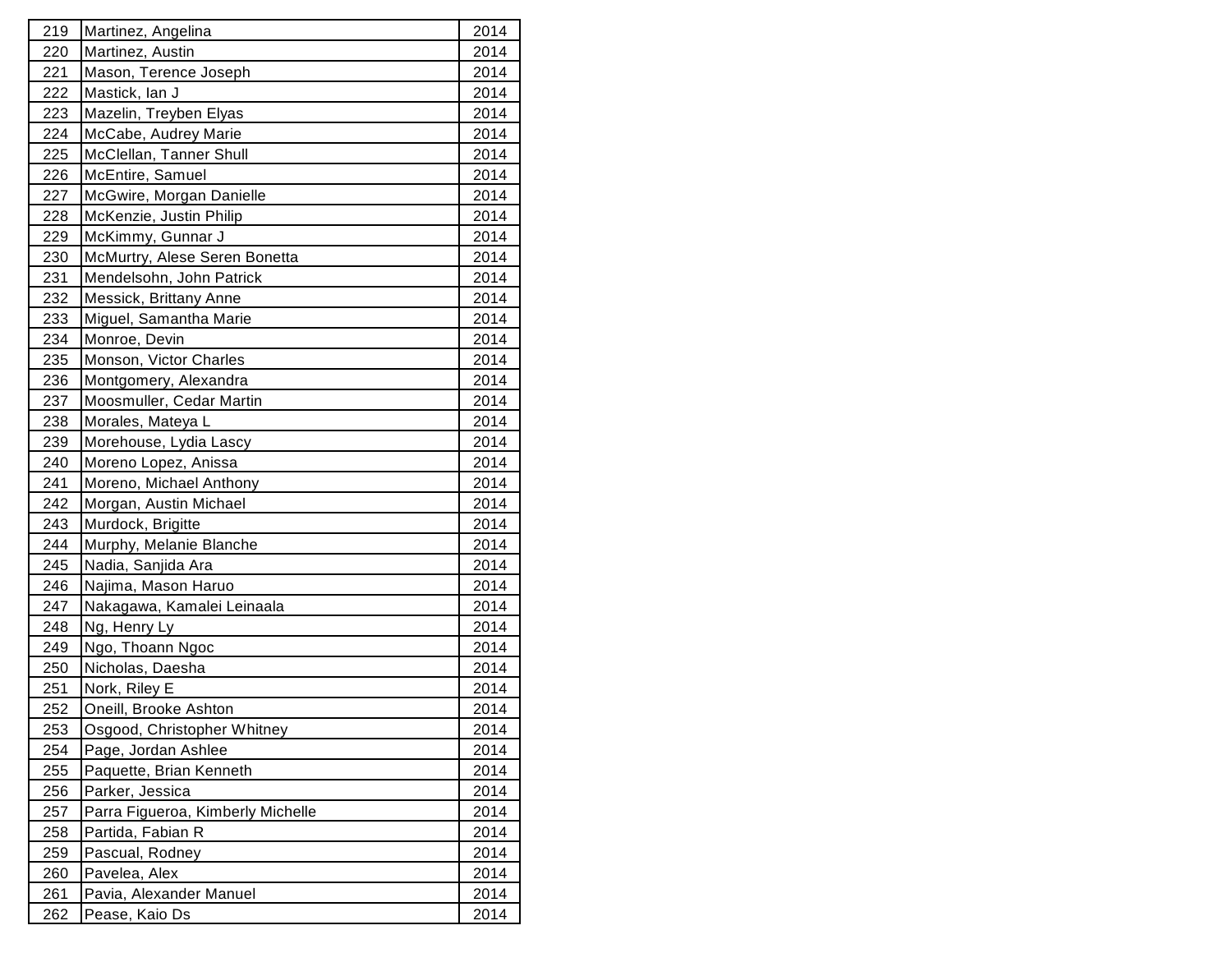| 263             | Perez, Kristopher Gotera        | 2014 |
|-----------------|---------------------------------|------|
| 264             | Perez, Nelly                    | 2014 |
| 265             | Perreira, Maleka Taylor         | 2014 |
| 266             | Perry, Katelyn Michelle         | 2014 |
| 267             | Pertzborn, Alexa Elizabeth      | 2014 |
| 268             | Peterson Park, Allison          | 2014 |
| 269             | Peterson, Jeremy Patrick        | 2014 |
| 270             | Peterson Park, Allison Margaret | 2014 |
| 271             | Pfau, Max H                     | 2014 |
| 272             | Pfister, Ellen                  | 2014 |
| 273             | Phelps, Patrick Douglas         | 2014 |
| 274             | Pidlypchak, Alexis Christine    | 2014 |
| 275             | Pierce, Claire Jacey            | 2014 |
| 276             | Popoca, Yesica                  | 2014 |
| 277             | Porter, Taryn Lee               | 2014 |
| 278             | Potts, Taliana C                | 2014 |
| 279             | Price, Carrie Anne              | 2014 |
| 280             | Puzey, Zachary James            | 2014 |
| 281             | Rad, Justin Omid                | 2014 |
| 282             | Rafique, Haider                 | 2014 |
| 283             | Ralston, Sydney Nicole          | 2014 |
| 284             | Ramos Herrera, Cristian Daniel  | 2014 |
| 285             | Rawson, Danielle Maria          | 2014 |
| 286             | Rayppy, Alexandra Nicole        | 2014 |
| 287             | Rayppy, Courtney Patricia       | 2014 |
| 288             | Reilly, Mckenna Rose            | 2014 |
| 289             | Reyes, Savannah Mari            | 2014 |
| 290             | Richards, Kiley H               | 2014 |
| 291             | Richeson, Patrick Alexander     | 2014 |
| 292             | Riley, Shaye Cecilia            | 2014 |
| 293             | Rippingham, Alyson Patricia     | 2014 |
| 294             | Rocha Becerra, Blanca Margarita | 2014 |
| 295             | Rodriguez, Angel                | 2014 |
| 296             | Rolling, Jakob Henry            | 2014 |
| 297             | Romska, Raven Dawn              | 2014 |
| 298             | Rose, Rose                      | 2014 |
| 299             | Ross, Morgan Ohara              | 2014 |
| 300             | Rubin, Seth Adam                | 2014 |
| 301             | Ruiz, Matthew Robert            | 2014 |
| 302             | Russell, Amanda E               | 2014 |
| 303             | Saldana, Juliana                | 2014 |
| 304             | Salo, Cassi Amanda              | 2014 |
| 305             | Sanders, Sierra Lynn            | 2014 |
| 30 <sub>6</sub> | Saunders, Sierra M              | 2014 |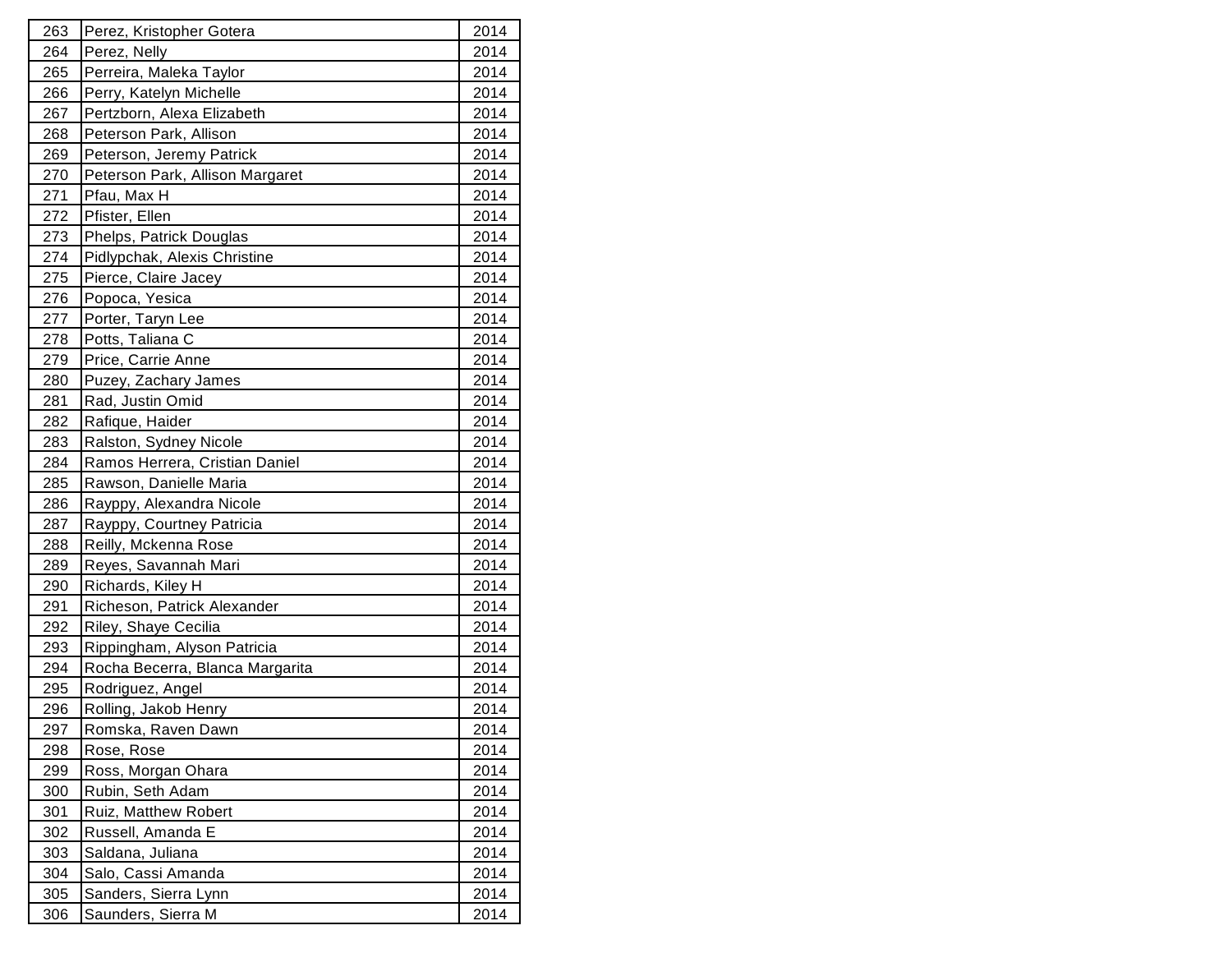| 307        | Schab, Nick Bradley            | 2014 |
|------------|--------------------------------|------|
| 308        | Scharbach, Lee Ann Mack        | 2014 |
| 309        | Schulze, Savannah Kay          | 2014 |
| 310        | Schumacher, Alexander Clayton  | 2014 |
| 311        | Schumacher, Jericho J          | 2014 |
| 312        | Scott, Brenna June             | 2014 |
| 313        | Scott, Maureen D               | 2014 |
| 314        | Seamands, Deion Herbert        | 2014 |
| 315        | Seeliger, Abrielle Frances     | 2014 |
| 316        | Segura, Vianey                 | 2014 |
| 317        | Segura Camargo, Jose Guadalupe | 2014 |
| 318        | Sharp, Christopher Eric        | 2014 |
| 319        | Sharp, Kyle Lewis              | 2014 |
| 320        | Shaw, Shalen Lynette Marie     | 2014 |
| 321        | Sherpa, Karma Gyaljen          | 2014 |
| 322        | Shields, Wyatt Payton          | 2014 |
| 323        | Sieffert, Madison Monique      | 2014 |
| <u>324</u> | Sisson, Kayla Maureen          | 2014 |
| 325        | Slezak, Nicholas William       | 2014 |
| 326        | Small, Demetrios Yerassimos    | 2014 |
| 327        | Smith, Benjamin Christopher    | 2014 |
| 328        | Spencer, Travis William        | 2014 |
| <u>329</u> | Stahl, Cooper Shea             | 2014 |
| 330        | Staley, Vendela Kaye           | 2014 |
| 331        | Stamm, Hunter Suzanne          | 2014 |
| 332        | Steele, Ryan Rae               | 2014 |
| 333        | Stewart, Carmen M              | 2014 |
| 334        | Stimac, Emily Jo               | 2014 |
| 335        | Stuyvesant, Camille Michelle   | 2014 |
| 336        | Tait, Casey Colleen            | 2014 |
| 337        | Tapia, Daniela Belen           | 2014 |
| 338        | Tatem, Ryan Christopher        | 2014 |
| 339        | Taylor, Morgan Dhru            | 2014 |
| 340        | Thrower, Christopher Lee       | 2014 |
| 341        | Tilzey, Samantha Jayne         | 2014 |
| 342        | Tirona, Jedidiah Airose Saliba | 2014 |
| 343        | Torres, Nicole D               | 2014 |
| <u>344</u> | Tsaniff, Tatiana               | 2014 |
| 345        | Tully Smith, Emily Yvonne      | 2014 |
| 346        | Turner, Tyler Malik            | 2014 |
| 347        | Turnier, William David         | 2014 |
| 348        | Vandenberghe, Devra A          | 2014 |
| <u>349</u> | Vandersypen, Tristen Wade      | 2014 |
| 350        | Velaquez Ruiz, Carlos          | 2014 |